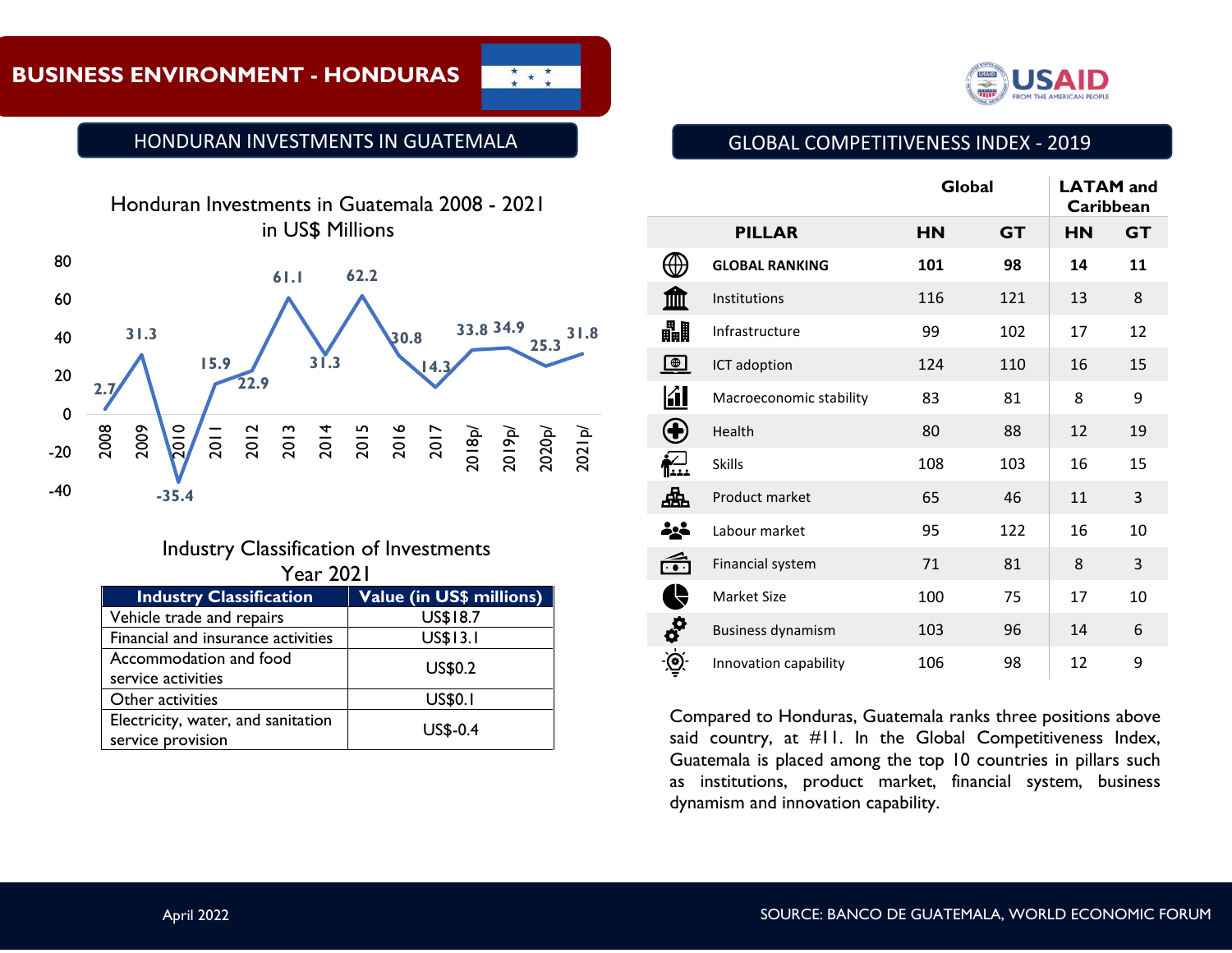

GUATEMALA'S TRADE WITH HONDURAS – 15 Main Products – 2021

 $\frac{\star}{\star}$  \* \*





April 2022 SOURCE: BANCO DE GUATEMALA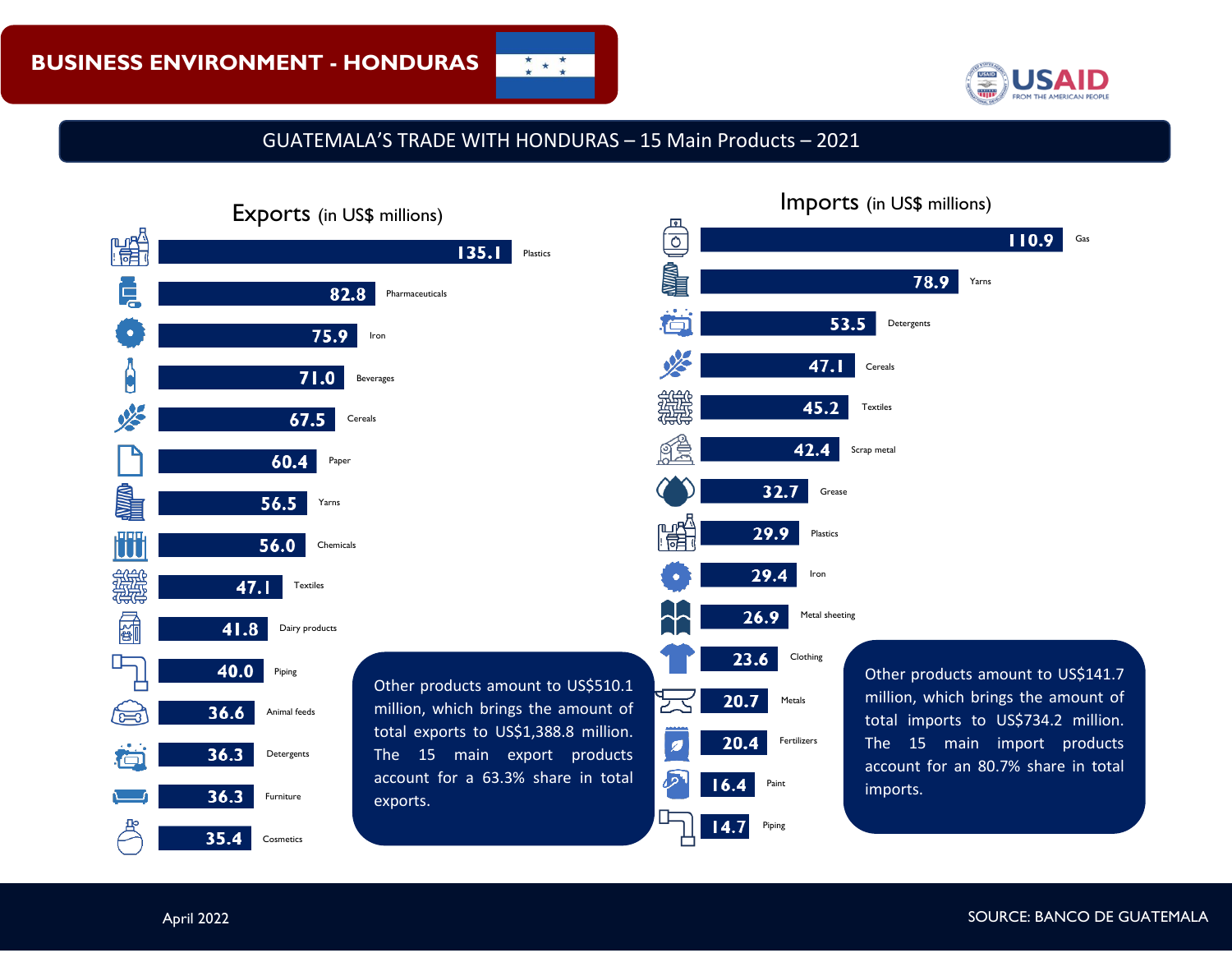

# INVESTMENT PROJECTS 2019 – MARCH 2022

 $\frac{\star}{\star}$   $\star$   $\frac{\star}{\star}$ 

# 16 Investment Projects in Honduras from January 2019 to December 2021

# **By Source Country**



**By Sector**





- **Business Services**
- **Transport and storage**
- Real Estate
- **Food and beverages**
- **Textiles**
- **Construction materials**
- **Consumer goods**
- Communications
- Renewable energy

Honduras has undertaken 9 investment projects in other countries from January 2019 to December 2021, and they are disaggregated as follows:



## **By Destination Country**

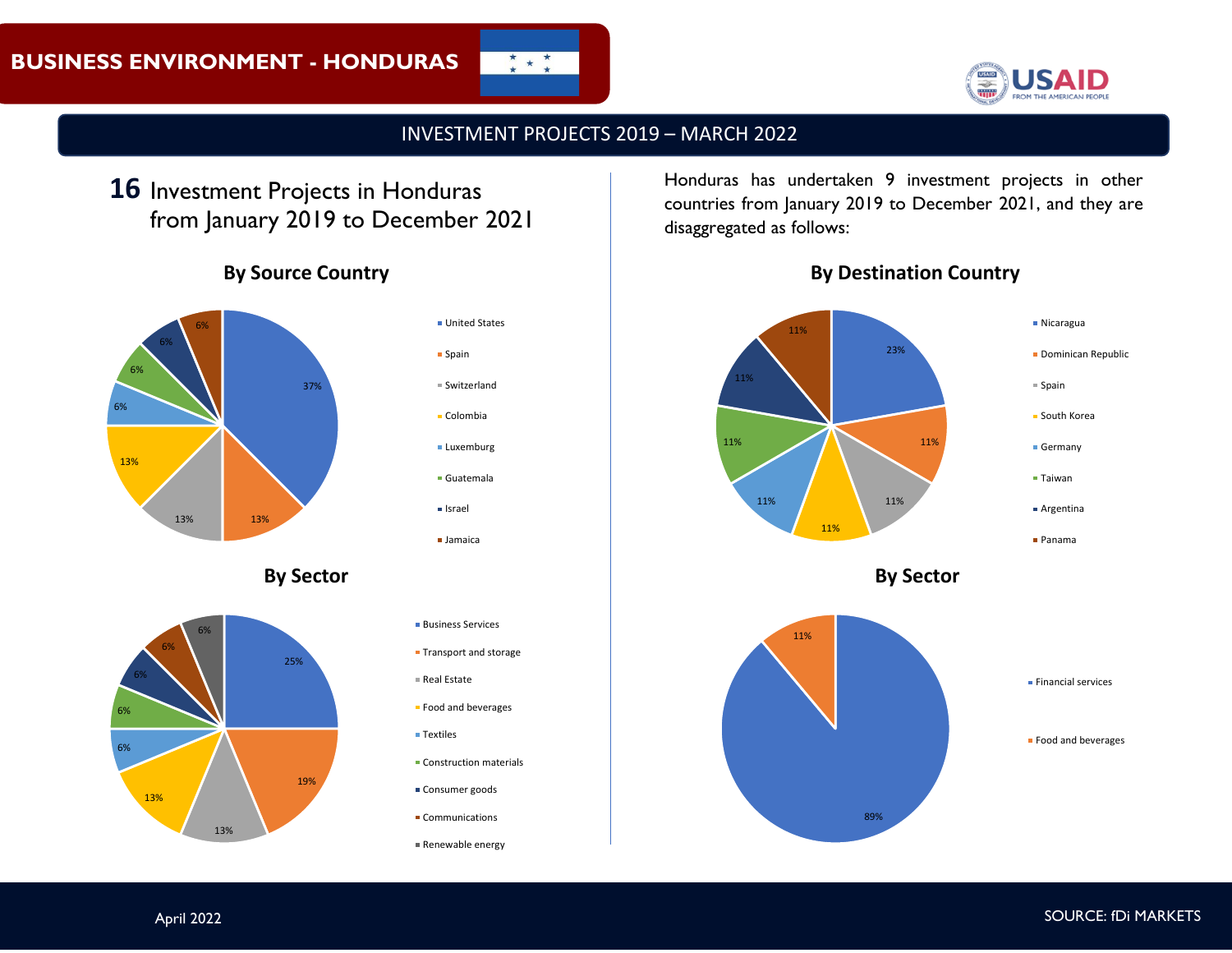



# INVESTMENT SIGNALS JULY 2020 – MARCH 2022

**3** Investment Signals destined for Honduras from July 2020 to March 2022



**By Source Country**

Canada

**United States** 

China

Software & IT **Business Services** Communications

**By Sector**



33%

No investment signals have been registered from Honduras from July 2020 to March 2022.

# **By Destination Country**

There is no information on investment signals from Honduras.

#### **By Sector**

There is no information on investment signals from Honduras.